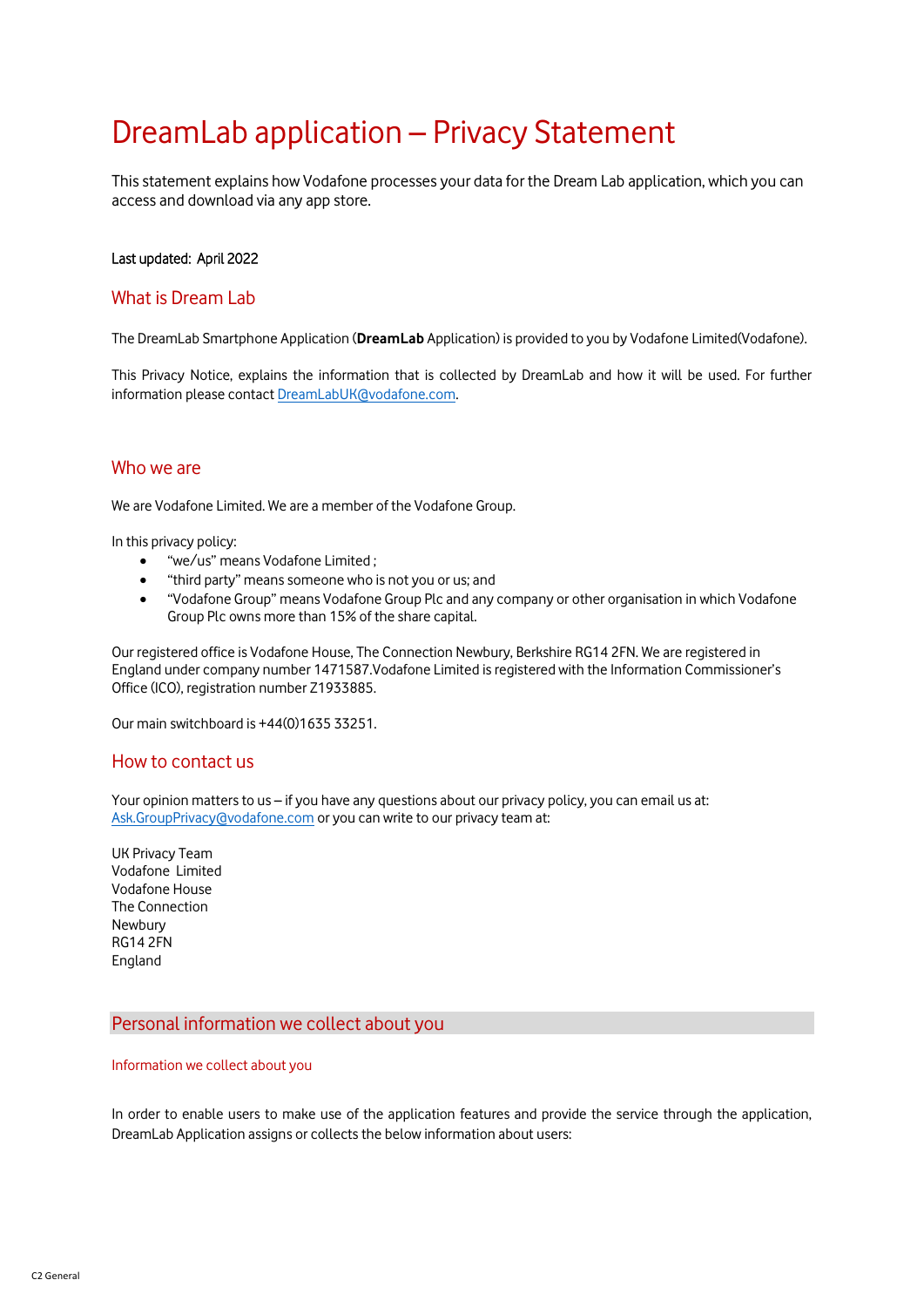- Universal Unique Identifier (UUID) a unique device identifier assigned when using the DreamLab Application;
- Country of install (SIM) -so that DreamLab Application can determine region for localised content (Android only);
- User selected device region (the region locale that the user selected when setting up their device) so that DreamLab Application can determine region for localised content. This data may also be used when displaying your activity as part of our leadership board functionality;
- Identifier token (random string of numbers) is assigned to a user, if they choose to login to the DreamLab Application via their Apple or Google account. You can choose to unlink your DreamLab account with these providers via their settings. For more information on how these providers process your personal data we recommend that you review their privacy policies;
- Your social media first and last name if you have chosen to link DreamLab to your Apple or Google accounts or your social media handle if you have chosen to use it to log in to the DreamLab application;
- Your app activity when you choose to log in via your Apple or Google account. This data may be displayed as part of our leadership board functionality. If you do not wish to participate in the leadership board functionality then you can choose to use the app anonymously by not linking your Apple or Google account;
- On Android devices (only) the app requests access to photos, media, files permission in order to temporarily store the tiny research problems whilst they are being processed and solved by the phone. DreamLab Application will only access the files it has created in the files directories. DreamLab Application does not need access to any of your personal data or photos to be able to solve tiny research problems.

## When we collect your personal information

We collect your personal information when:

- You download the application;
- If you choose to link your Apple or Google account with your Dream Lab application.

## Vodafone will process your personal data based on:

- A performance of a contract to provide you with the service you have asked for;
- When in Vodafone's legitimate business interests when it comes to developing and improving the app when gaining insights through app analytics.

## How we use your personal information

We will use your personal information for the following purposes:

- If you have chosen to link your Apple or Google account then we will display your first and last name for those services in our leaderboards, delinking your account from Apple or Google will stop that data from displaying on our leaderboards;
- We may use your activity information for analytics purposes but this will be done on an anonymous and aggregated basis; We also access anonymous information via Google, Apple and Adobe Analytics about use of the DreamLab Application in order to improve and enhance the DreamLab experience. The data collected for this purpose is anonymous, aggregated and de-identified. Some examples include age, gender, operating system and time spent using the DreamLab Application. We access this information to understand how you and our community as a whole use our application.

# How we share your personal information

Vodafone will not share or disclose to third parties any information collected by the application, unless you have agreed to do so or explicitly required by law.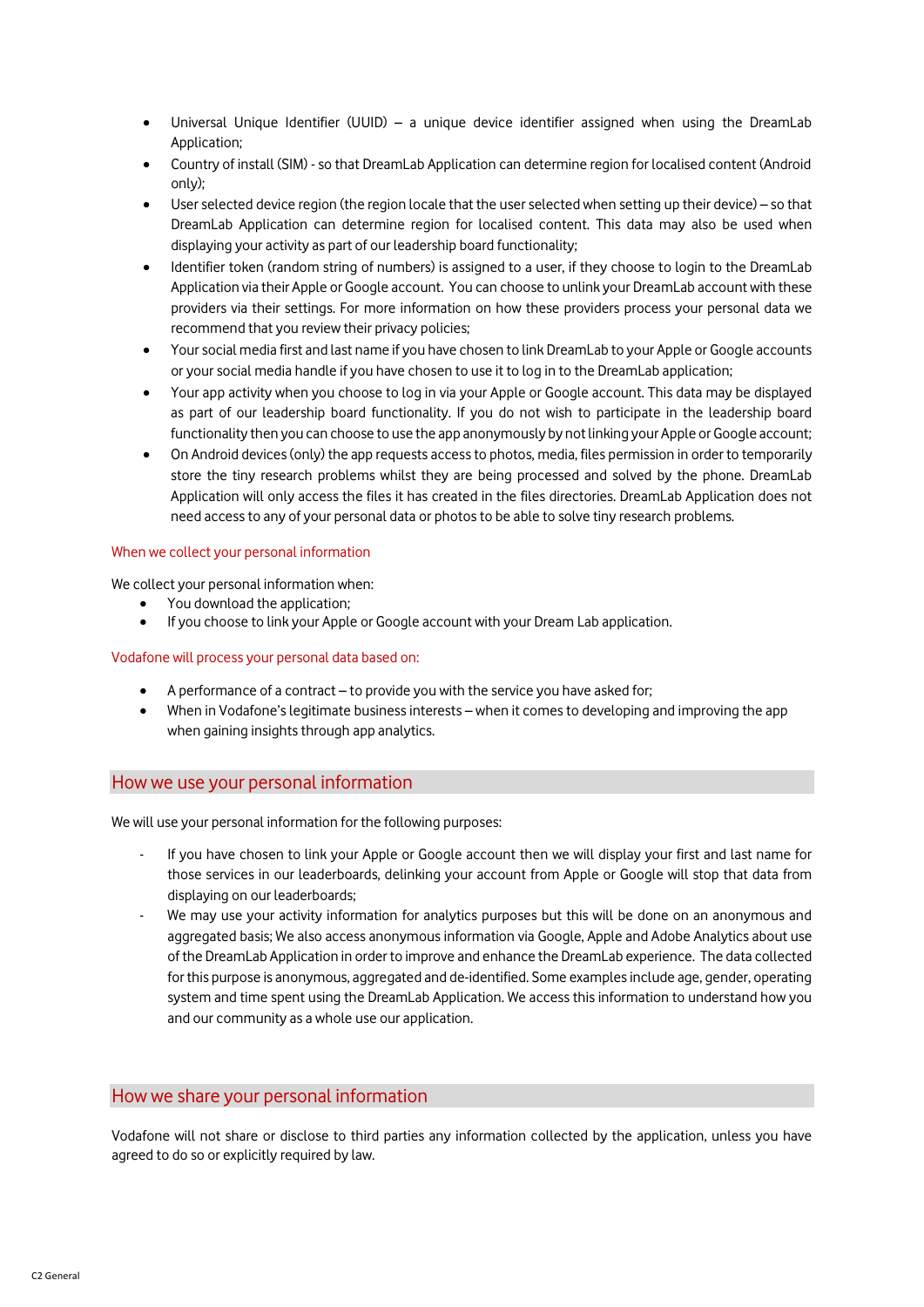# International data transfers

We may need to transfer your information to other Vodafone Group companies or service providers in countries outside the European Economic Area (EEA). The EEA consists of countries in the European Union, Switzerland, Iceland, Liechtenstein and Norway: they are considered to have equivalent laws when it comes to data protection and privacy. This kind of data transfer may happen if our servers (i.e. where we store data) or our suppliers and service providers are based outside the EEA, or if you use our services and products while visiting countries outside this area.

If Vodafone sends your information to a country that is not in the EEA, we will make sure that your information is properly protected. We will always ensure that there is a proper legal agreement that covers the data transfer. In addition, if the country is not considered to have laws that are equivalent to EU data protection standards then we will ask the third party to enter into a legal agreement that reflects those standards.

## How long we keep your personal information for

The personal data processed in connection with your leader board activity, if you have chosen to link your Apple or Google account, will be deleted as soon as you choose to delink your account.

Vodafone may retain aggregated and statistical reports about use of the DreamLab Application but these reports will not identify you as a user.

# Keeping your personal information secure

Vodafone takes technical and organisational security measures as required by law and by industry standards to protect your personal data from unauthorised access, use or disclosure. We take steps to ensure that we only use your personal information as described in this privacy notice and to honour the choices that you have made. We only partner with service providers who contract to provide the same level of information security that you can expect from Vodafone.

In case you need more information on how Vodafone uses your personal data and/or maintains the security of your information, and your rights to access and/or delete the information Vodafone holds, please contact [DreamLabUK@vodafone.com.](mailto:DreamLabUK@vodafone.com)

## Your rights

.

Below we set out details on how you can exercise your rights. If you have a question or cannot find the answer, please contact our Customer Services team.

#### Right to correct personal data

You have the right to correct information held about you if it's not accurate. The only personal data we will process will be if you decide to link your Apple or Google account with the app. If that information displayed is not correct then you will need to inform those parties that the data related to those profiles requires updating.

#### Right to access personal data

You have the right to make a request for a copy of the personal data that Vodafone holds about you. The only personal information we will hold is your leader board activity which you will be able to see within the app.

#### Right to data portability

You have the right to be able to take with you the personal data you provided to us in certain circumstances.